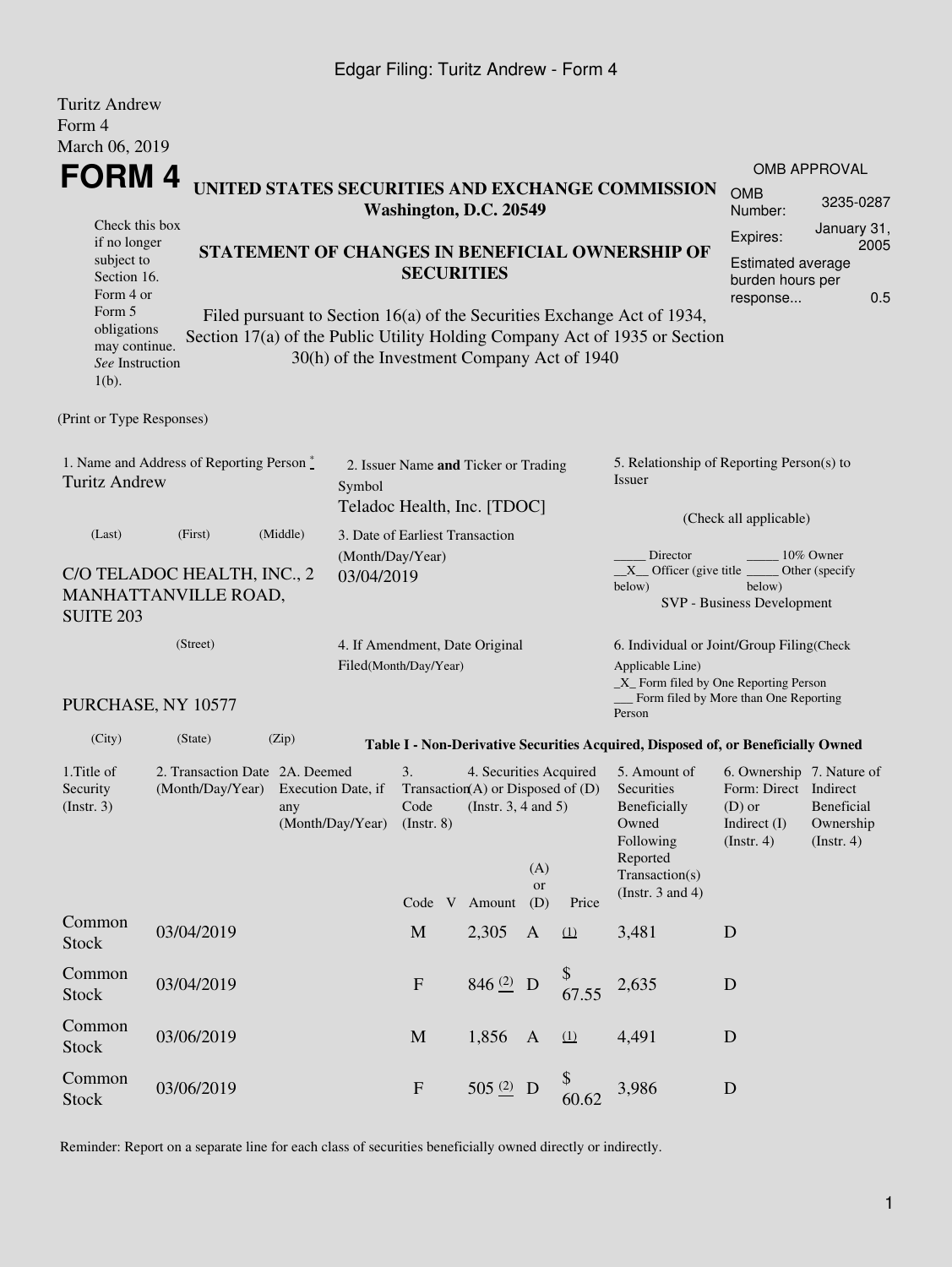#### Edgar Filing: Turitz Andrew - Form 4

**Persons who respond to the collection of information contained in this form are not required to respond unless the form displays a currently valid OMB control number.** SEC 1474 (9-02)

#### **Table II - Derivative Securities Acquired, Disposed of, or Beneficially Owned (***e.g.***, puts, calls, warrants, options, convertible securities)**

| 1. Title of<br>Derivative<br>Security<br>$($ Instr. 3 $)$ | 2.<br>Conversion<br>or Exercise<br>Price of<br>Derivative<br>Security | 3. Transaction Date 3A. Deemed<br>(Month/Day/Year) | Execution Date, if<br>any<br>(Month/Day/Year) | 4.<br>TransactionDerivative<br>Code<br>$($ Instr. 8 $)$ | 5. Number of<br>Securities<br>Acquired $(A)$ or<br>Disposed of $(D)$<br>(Instr. $3, 4$ , and<br>5) |       | 6. Date Exercisable and<br><b>Expiration Date</b><br>(Month/Day/Year) |                    | 7. Title and Amount of<br><b>Underlying Securities</b><br>(Instr. 3 and 4) |                                                      |  |
|-----------------------------------------------------------|-----------------------------------------------------------------------|----------------------------------------------------|-----------------------------------------------|---------------------------------------------------------|----------------------------------------------------------------------------------------------------|-------|-----------------------------------------------------------------------|--------------------|----------------------------------------------------------------------------|------------------------------------------------------|--|
|                                                           |                                                                       |                                                    |                                               | Code V                                                  | (A)                                                                                                | (D)   | Date<br>Exercisable                                                   | Expiration<br>Date | Title                                                                      | Amount<br><b>or</b><br>Number<br>of<br><b>Shares</b> |  |
| Restricted<br>Stock<br>Units                              | $\Omega$                                                              | 03/04/2019                                         |                                               | M                                                       |                                                                                                    | 2,305 | $\frac{(3)}{2}$                                                       | $\frac{(3)}{2}$    | Common<br><b>Stock</b>                                                     | 2,305                                                |  |
| Restricted<br>Stock<br>Units                              | $\underline{(4)}$                                                     | 03/04/2019                                         |                                               | $\mathbf{A}$                                            | 5,922                                                                                              |       | $\frac{(5)}{2}$                                                       | (5)<br>—           | Common<br>Stock                                                            | 5,922                                                |  |
| Restricted<br>Stock<br>Units                              | (1)                                                                   | 03/06/2019                                         |                                               | M                                                       |                                                                                                    | 1,856 | $\underline{(6)}$                                                     | $\underline{(6)}$  | Common<br>Stock                                                            | 1,856                                                |  |

# **Reporting Owners**

| <b>Relationships</b> |              |                                      |       |  |  |  |  |
|----------------------|--------------|--------------------------------------|-------|--|--|--|--|
| Director             | $10\%$ Owner | Officer                              | Other |  |  |  |  |
|                      |              | <b>SVP</b> - Business<br>Development |       |  |  |  |  |
|                      |              |                                      |       |  |  |  |  |
| 03/06/2019           |              |                                      |       |  |  |  |  |
| Date                 |              |                                      |       |  |  |  |  |
|                      |              |                                      |       |  |  |  |  |

## **Explanation of Responses:**

**\*** If the form is filed by more than one reporting person, *see* Instruction 4(b)(v).

**\*\*** Intentional misstatements or omissions of facts constitute Federal Criminal Violations. *See* 18 U.S.C. 1001 and 15 U.S.C. 78ff(a).

**(1)** Restricted stock units convert to shares of TDOC common stock on a one-for-one basis.